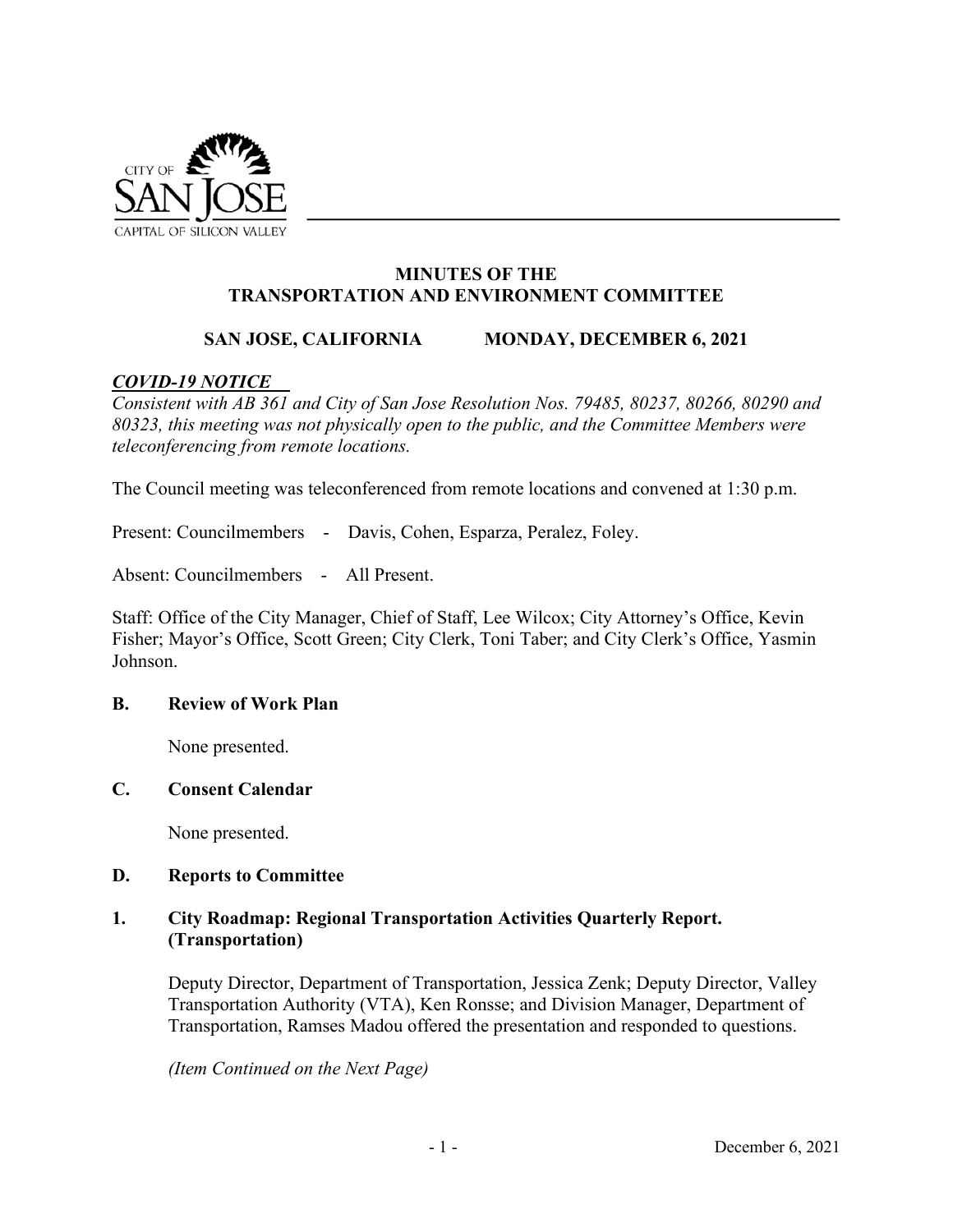# **D.1 (Cont'd.)**

Public Comments: (1) Blair Beekman spoke to State and Federal funding and charging station issues for electric buses. (2) Eric S. requested that the quarterly written status reports on major projects continue to be prepared and provided to the council and public. (3) Paul Soto spoke to non-disclosure agreements, the importance of having an equity lense on these projects, and the areas in the City being affected by the policies being discussed. (4) Caller 'User-1' spoke to the funds being provided by the Federal Government and public transportation costs.

Action: Upon motion by Councilmember Pam Foley, seconded by Councilmember Maya Esparza and carried unanimously, the Committee accepted the verbal quarterly report on regional transportation funding, programs, and projects of interest to the City of San José involving regional, state, and federal agencies such as the Santa Clara Valley Transportation Authority (VTA), Bay Area Rapid Transit (BART), Caltrain, the Metropolitan Transportation Commission, California High Speed Rail Authority, and the State Department of Transportation (Caltrans), as part of the approved City Roadmap for 2021-2022. (5-0.)

# **2. Major Local Transportation Planning Report. (Transportation)**

Division Manager, Department of Transportation, Ramses Madou; Station Planning Manager, Eric Eidlin; Transportation Planning Manager, Wilson Tam; and Emerging Mobility Program Lead, Department of Transportation, Laura Stuchinsky offered the presentation and responded to questions.

Public Comment: (1) Paul Soto stated that equity needs to be centered within the infrastructure projects with equity needing to be defined by the City. (2) Blair Beekman spoke to the Alum Rock Corridor projects, open public policies, his concerns with surveillance technology being used in the East Side of San José, and equity. (3) Caller 'User-1' spoke to his concerns with electric scooters being used throughout the City.

Action: Upon motion by Councilmember David Cohen, seconded by Councilmember Raul Peralez and carried unanimously, the Committee accepted the report on major local transportation planning efforts being implemented in San José, including an update on the multi-jurisdictional vision, planning, and transit project development along the Stevens Creek Corridor and on the Access and Mobility Plan. (5-0.)

# **3. Storm Sewer and Sanitary Sewer Annual Reports. (Public Works)**

Deputy Director, Department of Transportation, Mathew Nguyen and Division Manager, Department of Transportation, Jennifer Seguin offered the presentation and responded to questions.

*(Item Continued on the Next Page)*